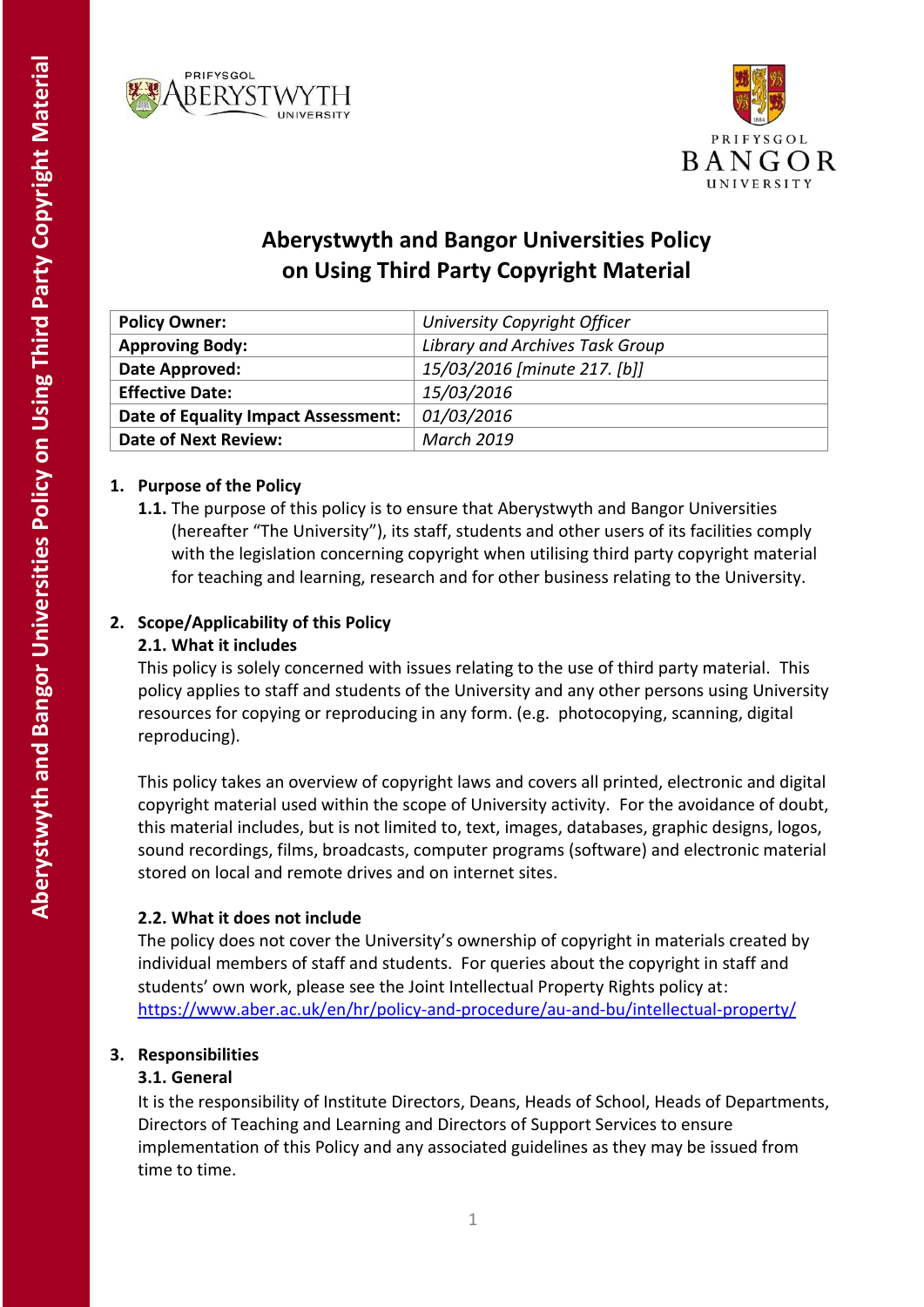#### **3.2. Aberystwyth University**

Aberystwyth University has a Copyright Manager who is responsible for providing appropriate advice, training and awareness to its staff and students. The Copyright Manager has the responsibility for escalating any serious risk or resource issues to the Pro Vice Chancellor, Chief Operating Officer.

#### **3.3. Bangor University**

At Bangor University the role of Head of Academic Support includes acting as Copyright Officer and Copyright Licencing Agency (CLA) Coordinator. This role is responsible for providing appropriate advice, training and awareness working closely with the Library Copyright Group. The Copyright Officer will also act as the point of escalation any risks to the Copyright Steering Group. Any serious risk will then be escalated by the Director of Libraries and Archives to the Pro Vice-Chancellor Teaching and Learning.

#### **3.4. Members of the University**

It is the responsibility of individual members of staff, others working on behalf of the University or students to make legitimate use of third party material in an appropriate manner. The exclusive rights of copyright holders should not be infringed.

#### **4. Detailed Policy**

#### **4.1. General**

The University respects and observes the principle of copyright protection for all works created by third parties and requires all staff and students to do likewise. The University endeavours at all times to comply with UK copyright legislation (the Copyright, Designs and Patents Act 1988 and associated regulations) and equivalent legislation in other jurisdictions in which the University operates and to adhere to the terms of copyright licences.

Infringements of copyright legislation or licences by any individual may result in legal action against the individual or the University. The University regards infringement of copyright as a very serious matter and may take disciplinary action where this occurs.

#### **4.2. Permissions**

The exclusive rights of copyright holders must not be infringed. These exclusive rights are:

- $\blacksquare$  To copy the work
- To distribute copies to others
- $\blacksquare$  To perform, show or play the work in public
- To communicate it to the public
- To make an adaptation or to do any of the above in relation to an adaptation

Before copying or otherwise using material authored by others, the individual must determine whether that material is subject to copyright by considering whether the intended use is either:

- Lawful under statutory exception;
- **Permitted by "fair dealing" or other law, or**
- **Permitted by licence**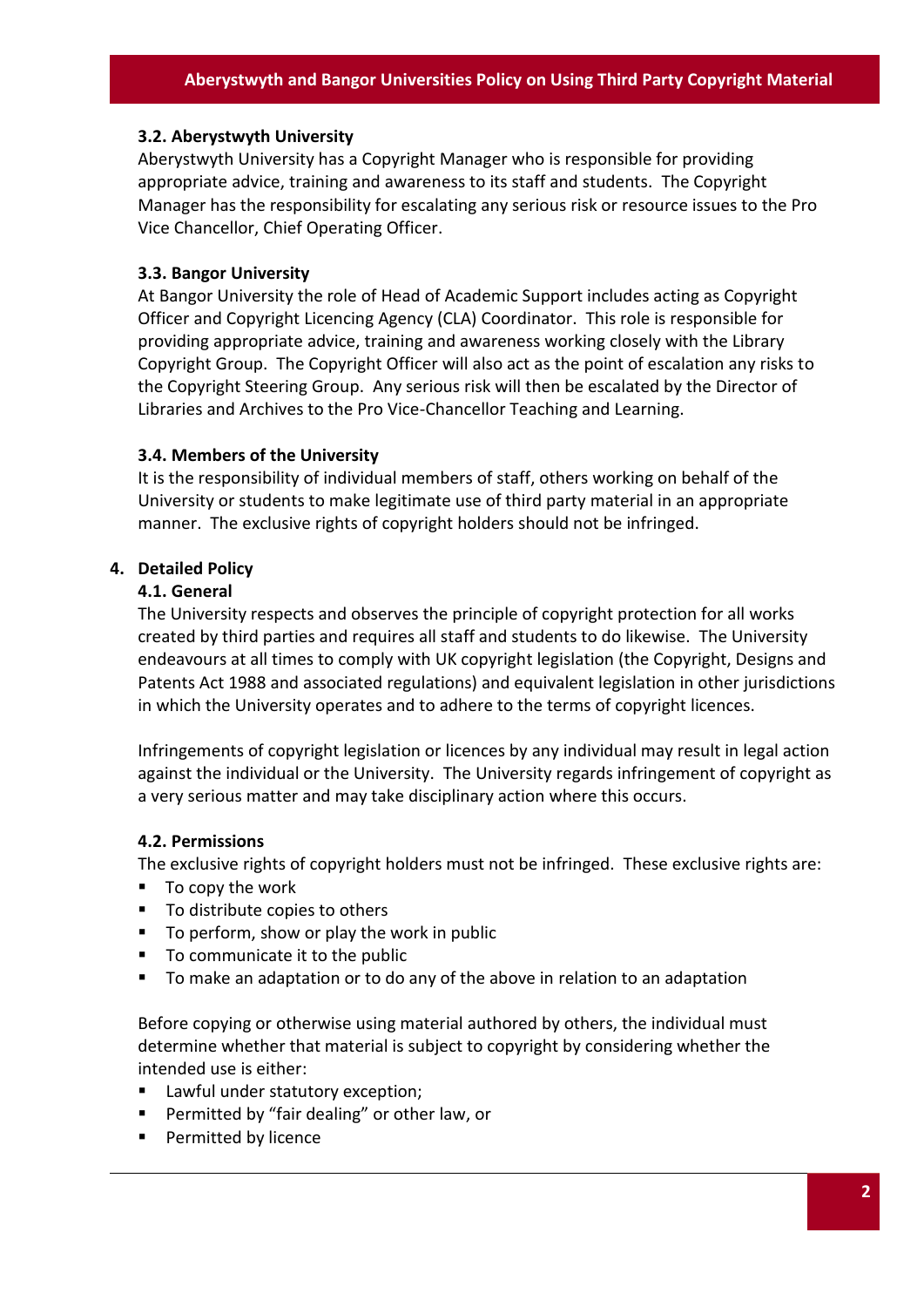### **Aberystwyth and Bangor Universities Policy on Using Third Party Copyright Material**

If none of the above apply, the individual must obtain permission from the copyright holder. This permission should be retained by the individual who requested it until such time as use of the copyrighted material is no longer required. If the copyrighted material is transferred to an archive, the permission documentation must be transferred also.

#### **4.3. Guidelines and Implementation**

Aberystwyth University provides detailed guidance on copyright law and the institutional licences to which it is a signatory. Details can be found here: <https://www.aber.ac.uk/en/infocompliance/copyright/>

Staff and students are expected to familiarise themselves with such guidance and to apply it in all their dealings with copyright works.

Bangor University provides copyright information for staff and students at: <http://www.bangor.ac.uk/library/copyright/copyright-staff.php.en> <http://www.bangor.ac.uk/library/copyright/copyright-students.php.en>

All staff and students are expected to familiarise themselves with the copyright information and guidance on the web pages and to apply it in all their dealings with copyright works.

The University will place copyright notices adjacent to all relevant equipment that may be used for reproducing copyrighted materials.

If staff or students of the University are in doubt about their proposed reproduction or other re-use of third-party copyright works, they may contact the following members of staff :

Aberystwyth University - University Copyright Manager, Hugh Owen Library Bangor University – Head of Academic Support, Main Library

#### **4.4. Compliance and Penalties**

In addition to the remedies provided under law to copyright holders (which may be against the infringer and or the university):

- Any misconduct or breach relating to this policy by any University employee may lead to disciplinary action under the appropriate University procedures.
- Policy violations by students will be dealt with as cases of academic misconduct and standard disciplinary procedures will apply.

#### **4.5. Approval and Policy Revision**

This policy will be overseen by the Copyright Manager at Aberystwyth University and the Copyright Officer at Bangor University who are authorised to implement minor revisions, corrections and clarifications to this policy. Substantive revisions which affect the intention and aspiration of the policy will be subject to review and approval by the University's Executive.